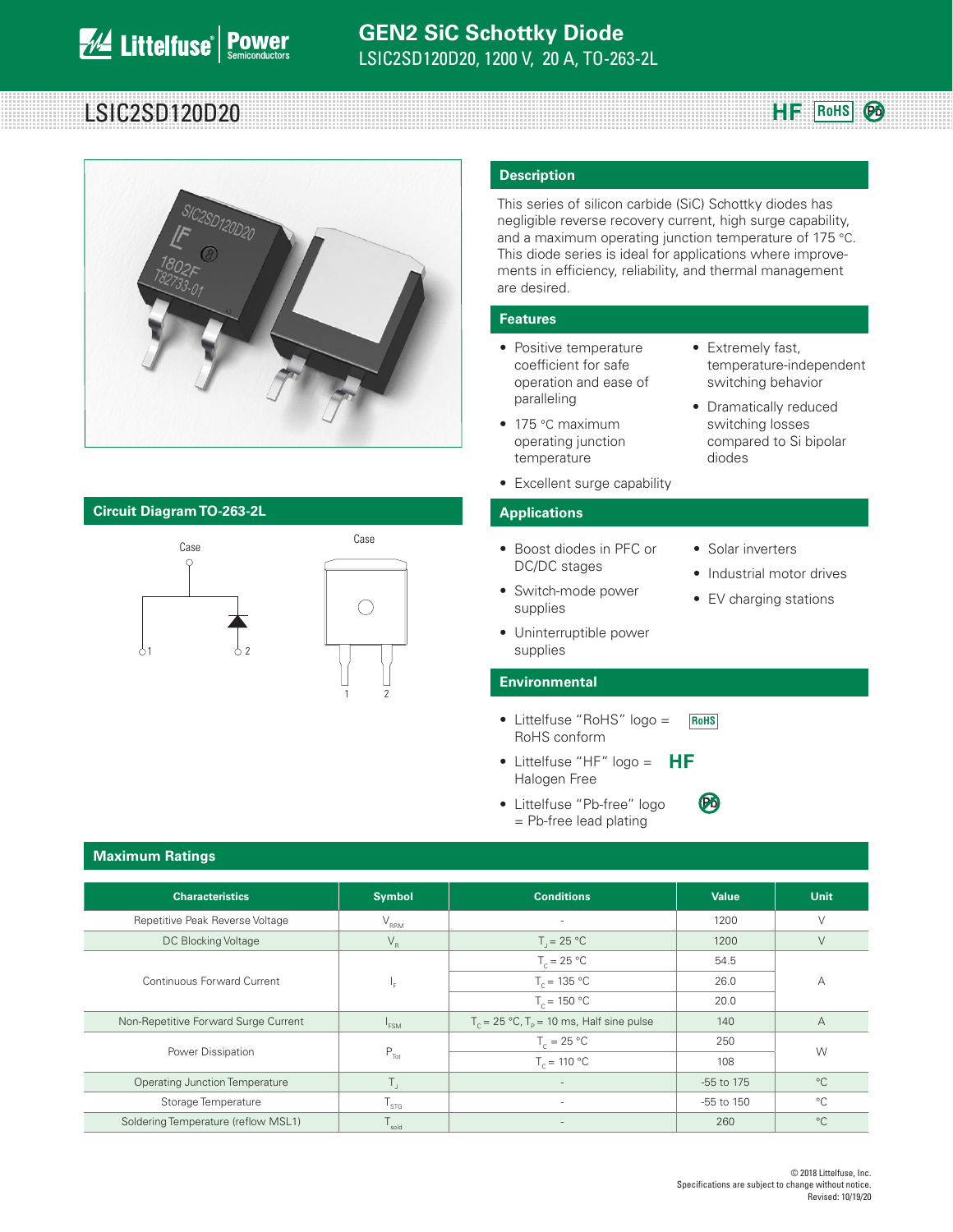| <b>Electrical Characteristics</b> |  |
|-----------------------------------|--|
|                                   |  |

<u> 1999 - 1999 - 1999 - 1999 - 1999 - 1999 - 1999 - 1999 - 1999 - 1999 - 1999 - 1999 - 1999 - 1999 - 1999 - 199</u>

| <b>Characteristics</b>                  |               | <b>Conditions</b>                                     | <b>Value</b>             |      |                          | Unit   |
|-----------------------------------------|---------------|-------------------------------------------------------|--------------------------|------|--------------------------|--------|
|                                         | <b>Symbol</b> |                                                       | Min.                     | Typ. | Max.                     |        |
| Forward Voltage                         |               | $I_{F} = 20 A, T_{1} = 25 °C$                         | $\overline{\phantom{a}}$ | 1.5  | 1.8                      | $\vee$ |
|                                         |               | $V_F$<br>$I_F = 20 A, T_J = 175 °C$                   | $\overline{\phantom{a}}$ | 2.2  | $\overline{\phantom{a}}$ |        |
| <b>Reverse Current</b><br>'n.           |               | $V_B = 1200 V, T_I = 25 °C$                           | $\sim$                   | <1   | 100                      | μA     |
|                                         |               | $V_{\rm B} = 1200 \,\rm V$ , T <sub>1</sub> = 175 °C  | $\sim$                   | 15   |                          |        |
| $\mathsf C$<br><b>Total Capacitance</b> |               | $V_p = 1 V$ , f = 1 MHz                               | $\overline{\phantom{a}}$ | 1142 | $\overline{a}$           | pF     |
|                                         |               | $V_p = 400 V$ , f = 1 MHz                             | $\overline{\phantom{a}}$ | 108  |                          |        |
|                                         |               | $V_R$ = 800 V, f = 1 MHz                              | $\overline{\phantom{a}}$ | 82   | $\overline{\phantom{a}}$ |        |
| <b>Total Capacitive Charge</b>          | $Q_c$         | $V_R$<br>$V_R$ = 800 V, Q <sub>c</sub> =∫ C(V)dV<br>U | $\sim$                   | 115  | $\sim$                   | nC     |

<u> 1999-1999 1999-1999 1999-1999 1999-1999 1999-1999 1999 1999 1999 1999 1999 1999 1999 1999 1999 1999 1999 199</u>

**Footnote:**  $T = +25$  °C unless otherwise specified

| Thermal Characteristics   |                             |                   |              |      |             |             |
|---------------------------|-----------------------------|-------------------|--------------|------|-------------|-------------|
| <b>Characteristics</b>    | <b>Symbol</b>               | <b>Conditions</b> | <b>Value</b> |      |             | <b>Unit</b> |
|                           |                             |                   | Min.         | Typ. | Max.        |             |
| <b>Thermal Resistance</b> | $\mathsf{R}_{\mathsf{eyc}}$ | $\sim$            | $\sim$       | 0.6  | <b>STEP</b> | °C/W        |



### **Figure 1: Typical Foward Characteristics Figure 2: Typical Reverse Characteristics**



<u> 11. – 11. – 11. – 11. – 11. – 11. – 11. – 11. – 11. – 11. – 11. – 11. – 11. – 11. – 11. – 11. – 11. – 11. – 1</u>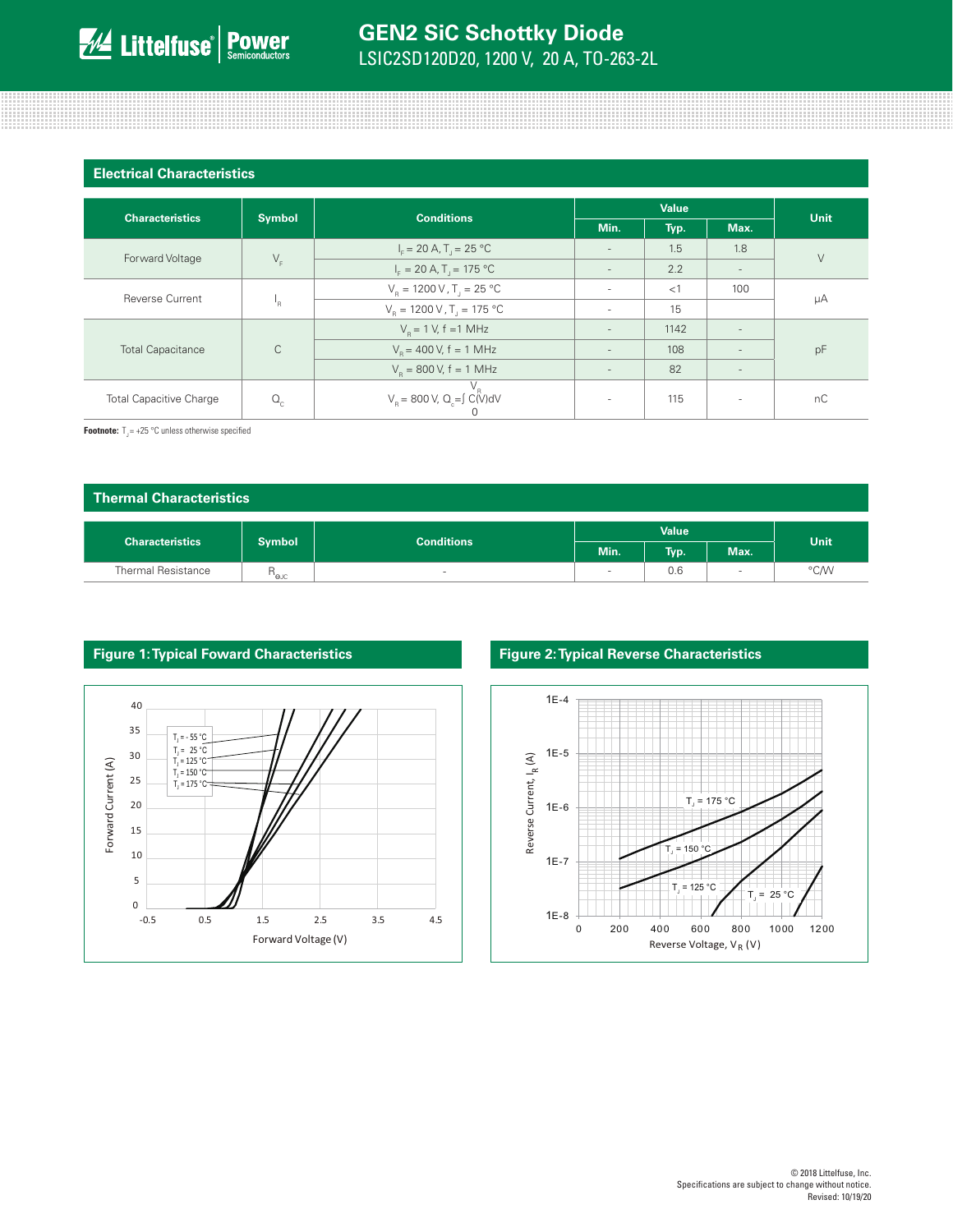#### **Figure 3: Power Derating Figure 4: Current Derating Figure 4: Current Derating**



### **Figure 5: Capacitance vs. Reverse Voltage Figure 6: Capacitive Charge vs. Reverse Voltage**



**Figure 7: Stored Energy vs. Reverse Voltage Figure 8: Transient Thermal Impedance**









© 2018 Littelfuse, Inc. Specifications are subject to change without notice. Revised: 10/19/20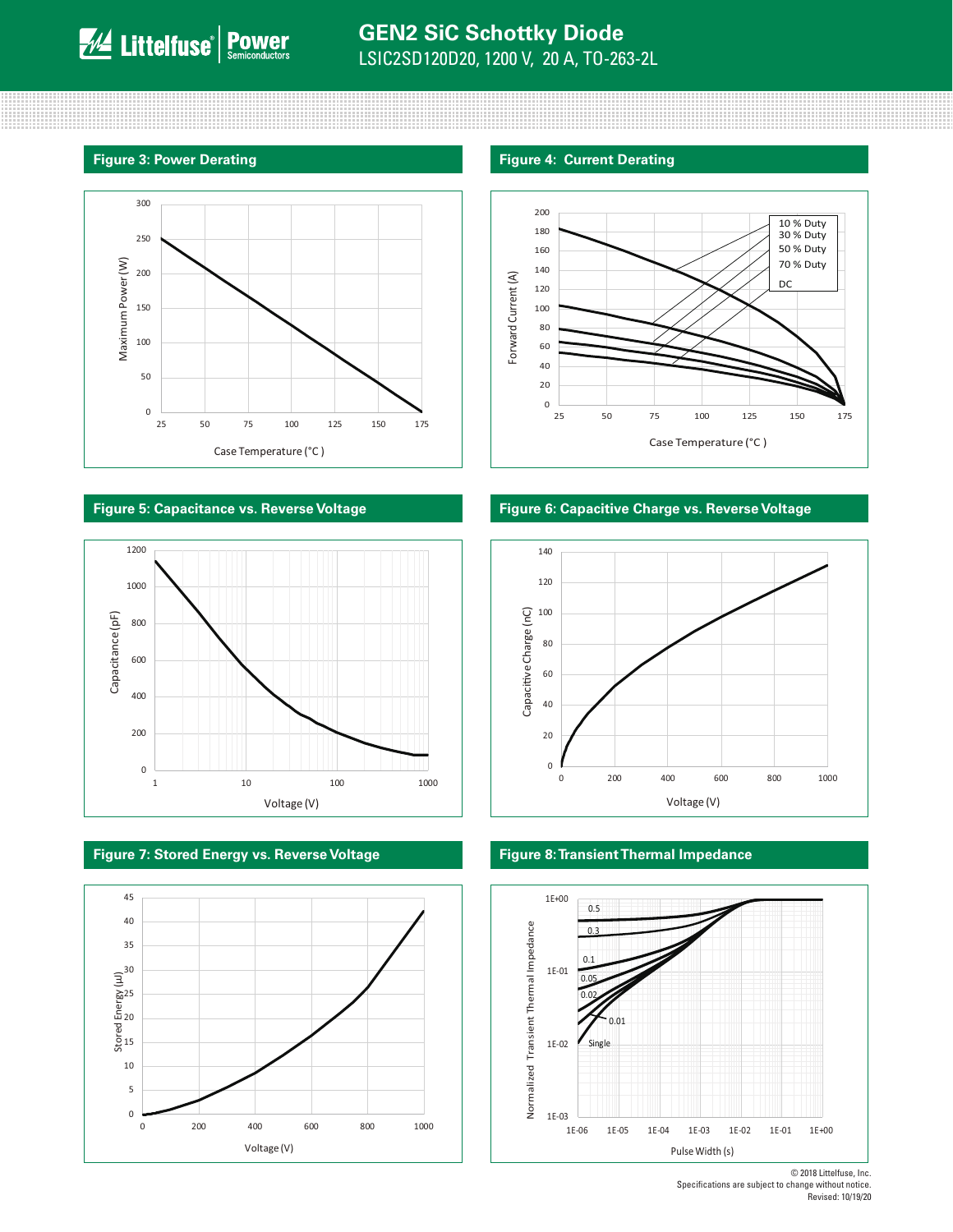## **GEN2 SiC Schottky Diode** LSIC2SD120D20, 1200 V, 20 A, TO-263-2L

#### **Dimensions-Package TO-263-2L**



|                | <b>Millimeters</b> |            |            |  |
|----------------|--------------------|------------|------------|--|
| <b>Symbol</b>  | <b>Min</b>         | <b>Nom</b> | <b>Max</b> |  |
| A              | 4.30               | 4.50       | 4.70       |  |
| A1             | 0.00               |            | 0.25       |  |
| b              | 0.70               | 0.80       | 0.90       |  |
| b1             | 1.17               | 1.27       | 1.37       |  |
| c              | 0.46               | 0.50       | 0.60       |  |
| c <sub>1</sub> | 1.25               | 1.30       | 1.40       |  |
| D              | 9.00               | 9.20       | 9.40       |  |
| D <sub>1</sub> | 6.50               | 6.70       | 6.90       |  |
| Е              | 9.80               | 10.00      | 10.20      |  |
| E1             | 7.80               | 8.00       | 8.20       |  |
| E <sub>2</sub> | 9.70               | 9.90       | 10.10      |  |
| e              | 5.08 BSC           |            |            |  |
| н              | 15.00              | 15.30      | 15.60      |  |
| L              | 2.00               | 2.30       | 2.60       |  |
| L1             | 1.00               | 1.20       | 1.40       |  |
| L2             |                    | 0.254 BSC  |            |  |

### **Part Numbering and Marking System**



| $=$ SiC Diode |  |
|---------------|--|
|               |  |

- $2 = Gen2$ <br>SD = Schot
	- = Schottky Diode
- $D = TO-263$  Package (2 Lead)
- $20$  = Current Rating (20 A)
- $YY = Year$ 
	-
- $WW = West$
- F = Special Code ZZZZZZ-ZZ = Lot Number

### **Packing Option**

| <b>Part Number</b> | Marking      | <b>Packing Mode</b> | M.O.Q |
|--------------------|--------------|---------------------|-------|
| LSIC2SD120D20      | SIC2SD120D20 | Tape and Reel       | 800   |